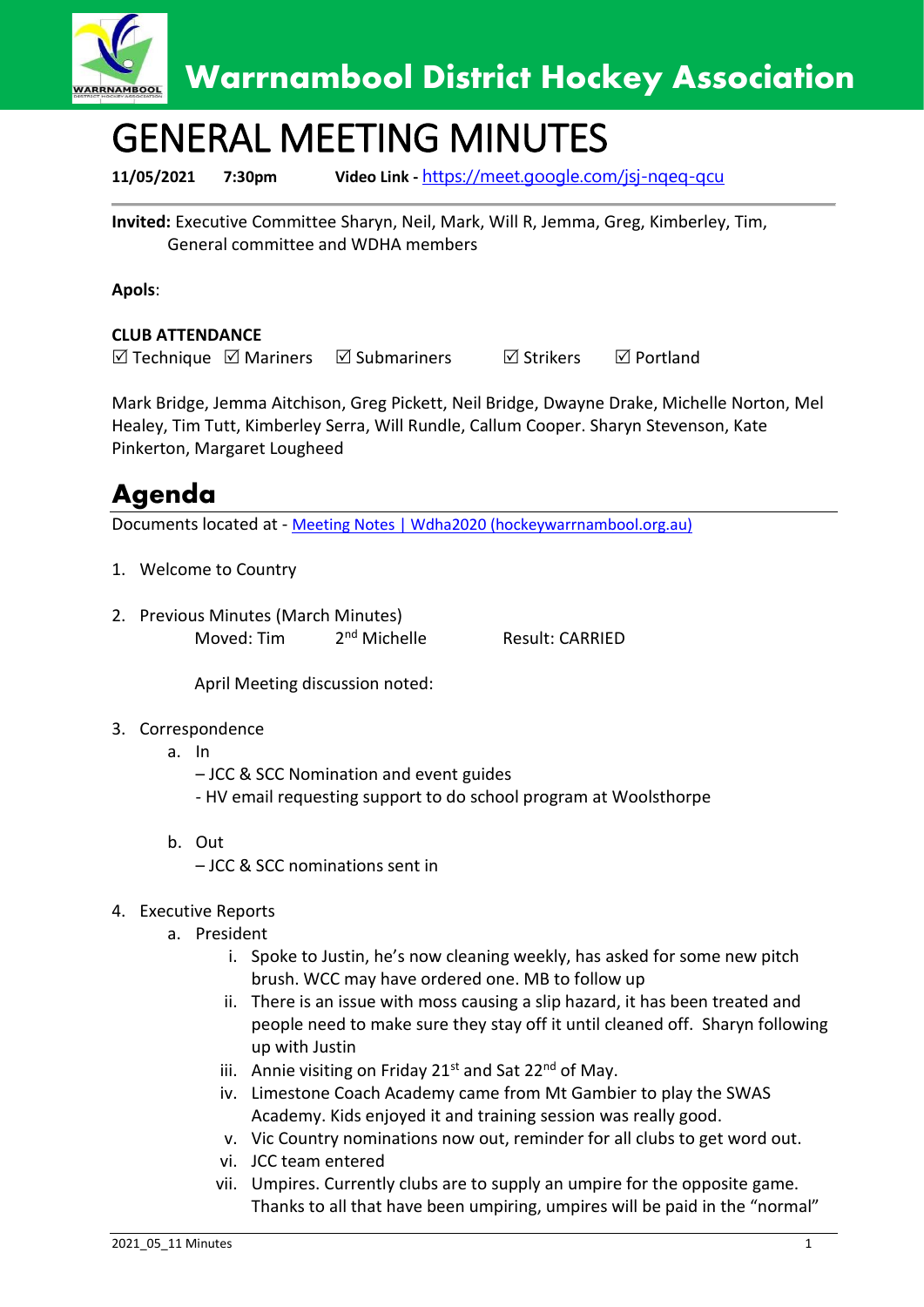

season. Given the casual nature of the season at the moment, probably not a big issue big issue if people are umpiring their own game. We'll try to get Charlie down to do an umpire training session early in July.

Moved: Sharyn 2<sup>nd</sup>: Michelle Result: CARRIED

- b. Treasurer Financial report attached.
	- Balance, 171k in bank
		- i. Paid JCC entry fee of \$505 and WDHA will pay half and the balance to be pad by players
		- ii. WCC rates invoice \$5,500 to be approved. 2020 comp was waived by WCC, \$4,437 was paid in 2019. WCC sho0uld be enabling sport, not just looking at cost recovery, and in fact the council cover the cost of maintenance of the ground, we cover the costs of all other outgoings. This will be stressed to the council at meetings along with the
		- iii. Drink machine, \$800
		- iv. Should we be putting our pitch funds back into the term deposit. NB to check around for options.
		- v. Other suggestion is that we could use the Aust Sports Foundation. NB to check on options.

Moved: Neil 2<sup>nd</sup>: Greg

Result: CARRIED

- 5. General business
	- a. H2H program
		- i. Had 43 registered through H2H for the 8 week program. Great numbers and returning each week. Thanks to Anthony Leddin & Paul Dillion, subbies girls for heling juniors and clubs for their junior players who volunteers.
		- ii. U12 comp will be based on a small drill to start, then game time. Coaches on the field with he kids coaching and helping.
		- iii. Suggest to parents that the kids could go to club training during the week if they wanted to attend another night.
		- iv. Games will be started at modified and basic rules
		- v. GP to follow up with Jemma on including those kids in the plans
		- vi. MB to send registered numbers to Greg
	- b. JCC ui15 girls team (report form Karen)
		- i. Have updated the box of stuff, and first aid kit. Uniforms sorted. Borrowing the goalie kit that Macey Kane has been using. Just don't have short corner masks, any suggestions? Requested \$20 per child, and will collect it in cash, then will put the money and receipts from expenses in the registrar box after the weekend. All ready to go and have some freezing fun!
	- c. Season 2021 Review
		- i. Season 20.1 feedback has been good, people seem happy about it with only 1 request to change it full field now.
		- ii. We are planning that full field will start on July 12
		- iii. For this weekend,  $15<sup>th</sup>$  of May, most teams have planned not to be playing as there is no draw, so a formal comp will not be happening.